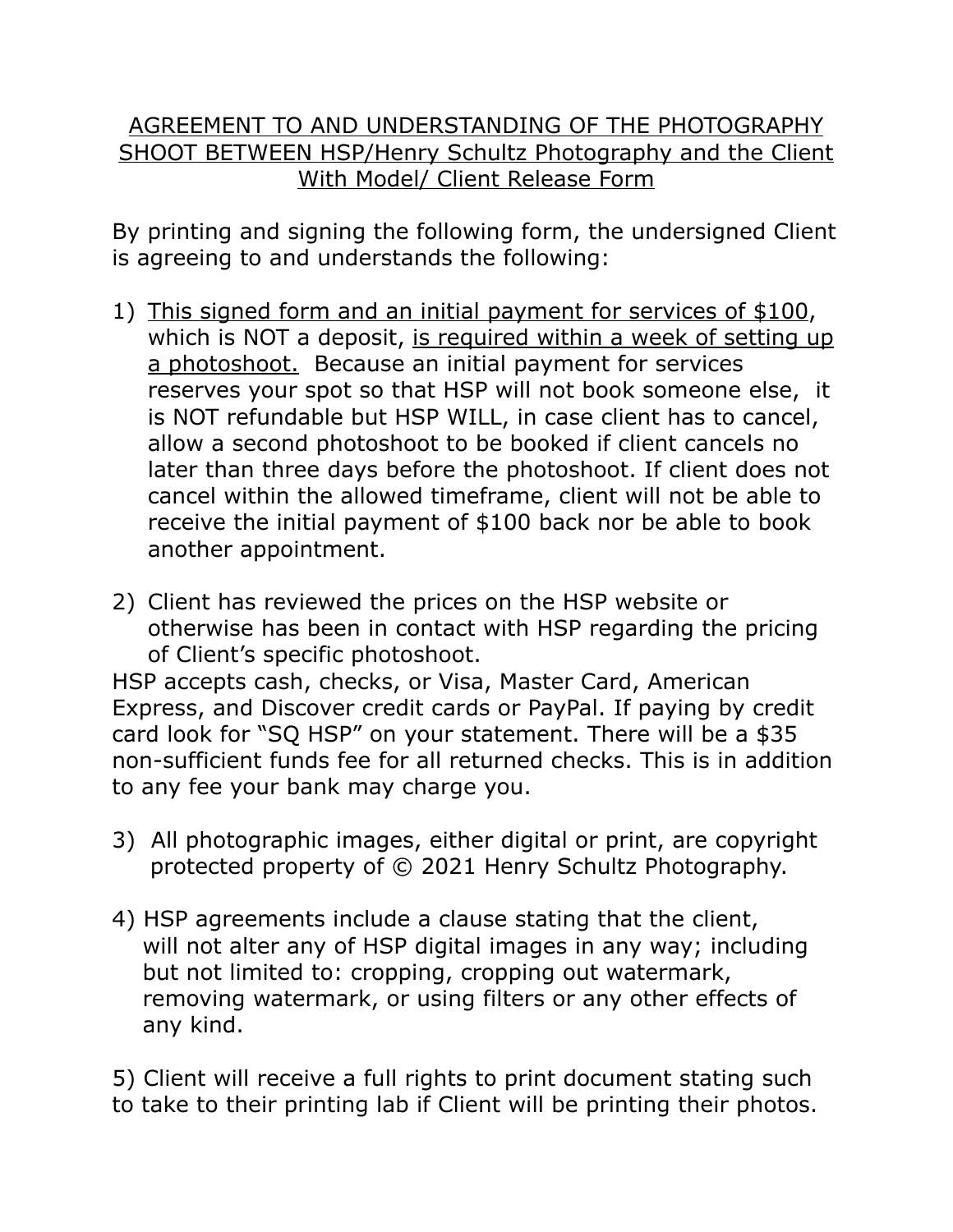- 6) HSP DOES NOT GUARANTEE THE QUALITY OF CLIENT'S PRINTS IF CLIENT TAKES THE DIGITAL IMAGES TO BE PRINTED.
- 7) Henry Schultz Photography reserves all rights to use any digital or print image for advertising or photography publishing, either on-line or in print, without client's consent or reimbursement to client for such under the United States and International Copyright Law.

We do not sell your images or photos to 3rd parties.

## **8) For multi family or group photo shoots or event photo shoots, the "client" is the person who initiated the photo shoot and is considered the responsible party that is agreeing to, and giving permission for, all participants.**

9) Client, and Legal Guardian if necessary, understands and agrees that Photographer may have cords, light stands, and other gear at the location. Client will hold Photographer harmless for any damage, personal injury, or loss caused by tripping over or otherwise being injured from this equipment. Client, and Legal Guardian if necessary, further agrees to hold Photographer harmless for any personal injury which may occur as the Client poses or works with Photographer. Client, and Legal Guardian if necessary, understands and agrees that Client, or their Legal Guardian, is responsible for determining if a pose or location is safe and has the right to refuse the pose or location if they feel uncomfortable or unsafe in anyway. By posing in any way, with or without a photography prop, Client and/or their Legal Guardian are acknowledging that they are in agreement with the pose and will not hold HSP liable in any way if Client is injured while posing.

10) Client, or their Legal Guardian, agrees and understands that the quality of a photograph or likeness of the Client is entirely subjective. Photographer will strive to present photos in a workmanlike manner but is not required to cater to specific aesthetic preferences of the Client or their Legal Guardian.